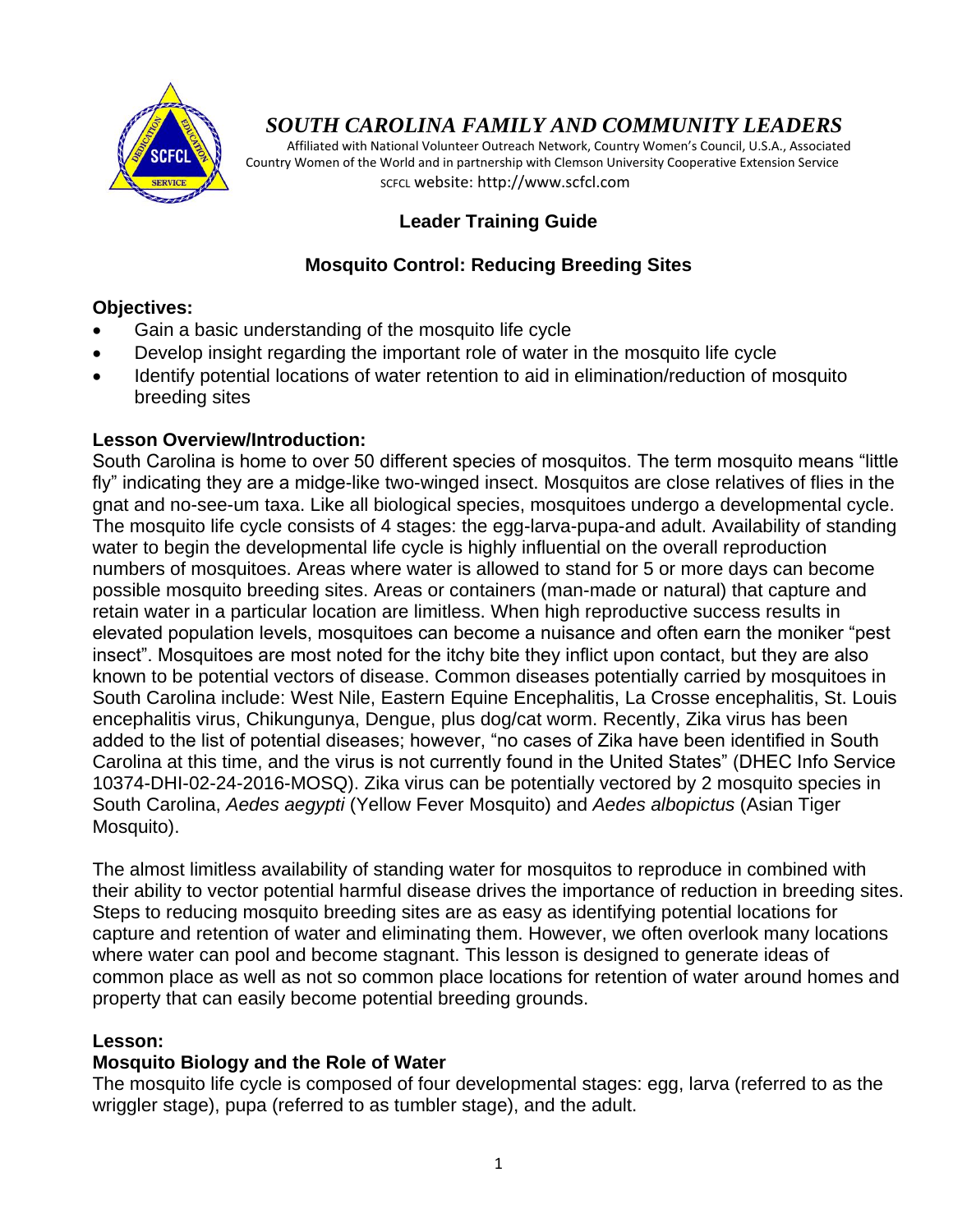# **Mosquito Life Cyle**



The egg, larva and pupa stages require water. Mature female mosquitoes generally require a blood meal prior to producing eggs and can lay masses of 50-200 eggs at a time in or on a water source. There are 2 mosquito egg types: floodwater eggs (require a drying period to become viable) and permanent water eggs (the type focused on in this lesson that require standing water). For the majority of permanent water mosquito species, eggs will hatch in 2-3 days once laid in or on exposed water. Once the egg hatches, a series of larval phases (referred to as instars) will begin evidenced by molting and increase in larval size. For approximately 1 week, larvae (wrigglers) will feed on small pieces of settled organic matter in stagnate water. Larvae will periodically "wriggle" to the surface of the water to breath air at this time. After reaching their final instar, feeding stops and larvae will begin to take on the comma-shaped appearance of the pupae (tumblers). The pupal stage of the life cycle lasts approximately 2 days, but can extend up to a week. The adult mosquito emerges from the pupal case, crawls out of the water, and flies after a short period of time once body parts have hardened. At this time, the adult mosquito is ready to commence mating and complete its life cycle. Female and male mosquitoes use flower nectar as a carbohydrate source for energy. Only female mosquitoes bite because they require protein from a blood meal prior to egg production.

### **Identifying Possible Water Retention Locations**

Evidenced from the mosquito life cycle, water plays an extremely important role in reproduction. Water only needs to remain stagnate for a minimum of 5 days to become a potential breeding site for permanent water eggs. As little as a bottle cap full of water can house enough space to rear even a few mosquitoes; however, standing water can simply be removed from a location once it is identified. The goal of this lesson is to develop skills for identifying water retention areas, then further generate ideas for eliminating or reducing them. It is common practice to leave items, most often larger than a bottle cap, lying fallow around homes and property. Perhaps the first step in identifying water retention locations is to not create them. Proper storage of items in and around the home or property reduces the initial possibly of water retention as well. Turning items over so that water drains rather than fills can become an easy practice. Perform suggested activity 1- Common Items. Participants should be able to list out several common water retention items quickly. Once a list of common items is established, encourage participants to think outside the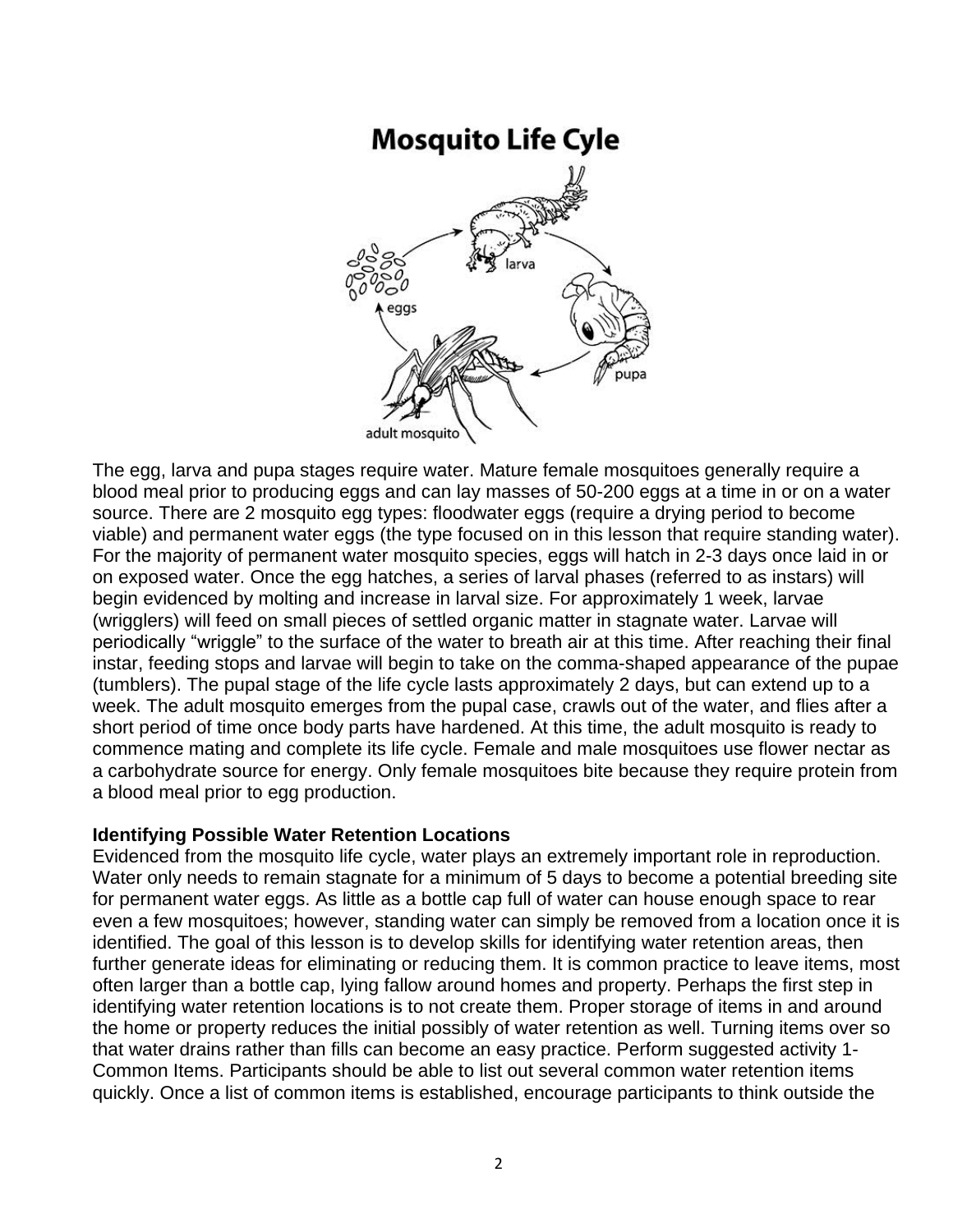box regarding uncommon sources of water retention. Perform suggested activity 2- Uncommon Items. If participants are having difficulty listing items that retain water easily, use the Protect your home against Mosquitoes Poster (print as handout) found in the suggested materials to generate ideas. If the meeting location is suitable, perform the tour recommended in suggested activity 3. If the location doesn't allow for an outside tour, suggest participants search around their own homes and property to identify/eliminate potential mosquito breeding sites.

### **Lesson Summary:**

We often complain about mosquitoes in our surroundings, labeling them as a nuisance to ourselves or those we love. It's easy to say: "It's hard to enjoy the outdoors because there are so many mosquitoes." Instead of relying on chemical control options to solve the problem for us, perhaps we can train ourselves to become better caretakers of our own environment meanwhile reducing the numbers of mosquitoes in the process. The combined knowledge of the mosquito life cycle, the role that water plays in it and the potential for mosquitoes to vector disease produces the need for efficient identification of water capture and retention locations in the environment. This lesson on mosquito control addresses that need. Participants are encouraged to identify common and uncommon items, around homes and property, that capture and retain water and have the potential to become mosquito breeding sites. After identification, discussion is encouraged to generate ideas on how potential mosquito breeding sites can be reduced or eliminated to effectively lower the overall number of mosquitoes in our surroundings.

### **Suggested Activities:**

1: List common items, around homes and property, where water can be retained to produce a potential mosquito breeding site.

Suggestions: flower pots and collection saucers, pet bowls, animal troughs, buckets, barrels/drums, watering cans, old tires & hubcaps, wheel barrow, birdbaths, fountains, children's toys, wagons, trash cans, unmaintained swimming pools, low lying areas that create puddles, tire ruts, woodpiles, coolers, etc.

2: List uncommon items, around homes and property, where water can be retained to produce a potential mosquito breeding site.

Suggestions: cans/cups, bottles and caps, outdoor vases (cemeteries), plant cuttings rooting in water, leaf axils of plants (bromeliads), wading pools, garden ponds, rain barrels, clogged gutters & downspouts, boats & canoes, junk cars, discarded appliances, plastic sheeting & tarps, pool covers, tree & stump holes, root holes at the base of trees, leaf piles, cut open ended bamboo used in landscaping, metal fire pits, bbq pits, bricks or cement blocks with holes, unused extension pipes, dysfunctional drain ditches/basins/cisterns, leaky pipes that pool, storm drains, air conditioner drain areas, flat roofs in the shade, old shoes/boots, garden tools, etc.

3: Take a short tour outdoors of the surrounding property to identify potential water retention breeding sites from suggested activities 1 & 2, or possibly new found sites. Discuss ways to manage, reduce or eliminate these water retention locations or items (water drainage vs. water fill, proper storage, removal/disposal, secure coverings/tarps tightly, use sand, dirt or cement to fill voids).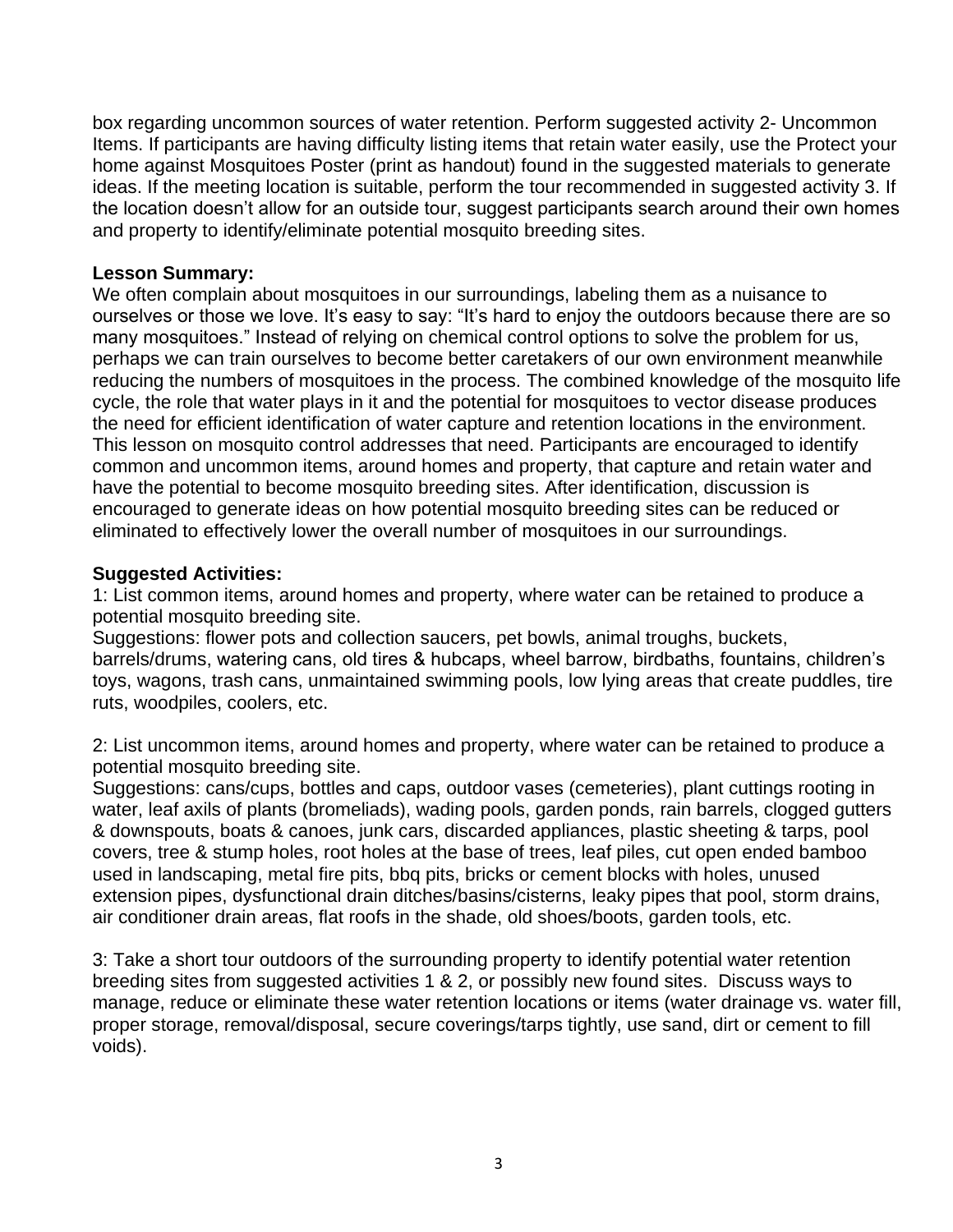### **Suggested Materials:**

Protect your home against Mosquitoes Poster<http://www.scdhec.gov/Library/ML-012031.pdf>

Mosquito Vectors of Zika Virus and Their Control: Chris Evans (DHEC Public Health Entomologist)

[http://www.scdhec.gov/Health/docs/Zika/Pres/Mosquito%20Vectors%20of%20Zika%20Virus%20b](http://www.scdhec.gov/Health/docs/Zika/Pres/Mosquito%20Vectors%20of%20Zika%20Virus%20by%20Dr.%20Chris%20Evans.pdf) [y%20Dr.%20Chris%20Evans.pdf](http://www.scdhec.gov/Health/docs/Zika/Pres/Mosquito%20Vectors%20of%20Zika%20Virus%20by%20Dr.%20Chris%20Evans.pdf) (good photos for water retention visualizations if unable to tour outdoors)

SCDHEC YouTube Channel: Mosquito Bite Prevention (30-Second PSA) <https://www.youtube.com/watch?v=1m79FSV5RBQ&feature=youtu.be>

Centers for Disease Control and Prevention (CDC) Help Control Mosquitoes that Spread Dengue, Chikungunya, and Zika Viruses Poster http://www.cdc.gov/zika/pdfs/control\_mosquitoes\_chiky\_denv\_zika.pdf

**Lesson Prepared by:** LayLa W. Burgess, Clemson Cooperative Extension Agent, July 2016.

**Lesson Review by:** Millie Davenport, Consumer Horticulture Extension Agent, Clemson Extension HGIC

### **Sources/References:**

Centers for Disease Control and Prevention (CDC) Controlling Mosquitoes at Home <http://www.cdc.gov/zika/prevention/controlling-mosquitoes-at-home.html>

Clemson Cooperative Extension: Entomology Insect Information Series: -Asian Tiger Mosquito<http://media.clemson.edu/public/esps/pdfs/mv12.pdf> -Mosquito Control In and Around the Home<http://media.clemson.edu/public/esps/pdfs/hs7.pdf>

South Carolina Department of Health and Environmental Control (SCDHEC): -DHEC Info Service 10374-DHI-02-24-2016-MOSQ: Take Steps Now to Control Mosquitoes <http://www.scdhec.gov/Health/docs/HAN/10374-DHI-02-24-2016-MOSQ.pdf>

-DHEC observing National Mosquito Control Awareness Week

<http://www.scdhec.gov/Agency/NewsReleases/2012/nr20120621-01/>

-Mosquitoes<http://www.scdhec.gov/HomeAndEnvironment/Insects/Mosquitoes/>

-Mosquito Vectors of Zika Virus and Their Control: Chris Evans (DHEC Public Health Entomologist)

[http://www.scdhec.gov/Health/docs/Zika/Pres/Mosquito%20Vectors%20of%20Zika%20Virus%20b](http://www.scdhec.gov/Health/docs/Zika/Pres/Mosquito%20Vectors%20of%20Zika%20Virus%20by%20Dr.%20Chris%20Evans.pdf) [y%20Dr.%20Chris%20Evans.pdf](http://www.scdhec.gov/Health/docs/Zika/Pres/Mosquito%20Vectors%20of%20Zika%20Virus%20by%20Dr.%20Chris%20Evans.pdf)

-Protecting Yourself from Mosquitoes

<http://www.scdhec.gov/HomeAndEnvironment/Insects/Mosquitoes/EliminateBreedingAreas/>

University of Florida IFAS Extension: Mosquito Information Website: Mosquito Biology [http://mosquito.ifas.ufl.edu/Mosquito\\_Biology.htm](http://mosquito.ifas.ufl.edu/Mosquito_Biology.htm)